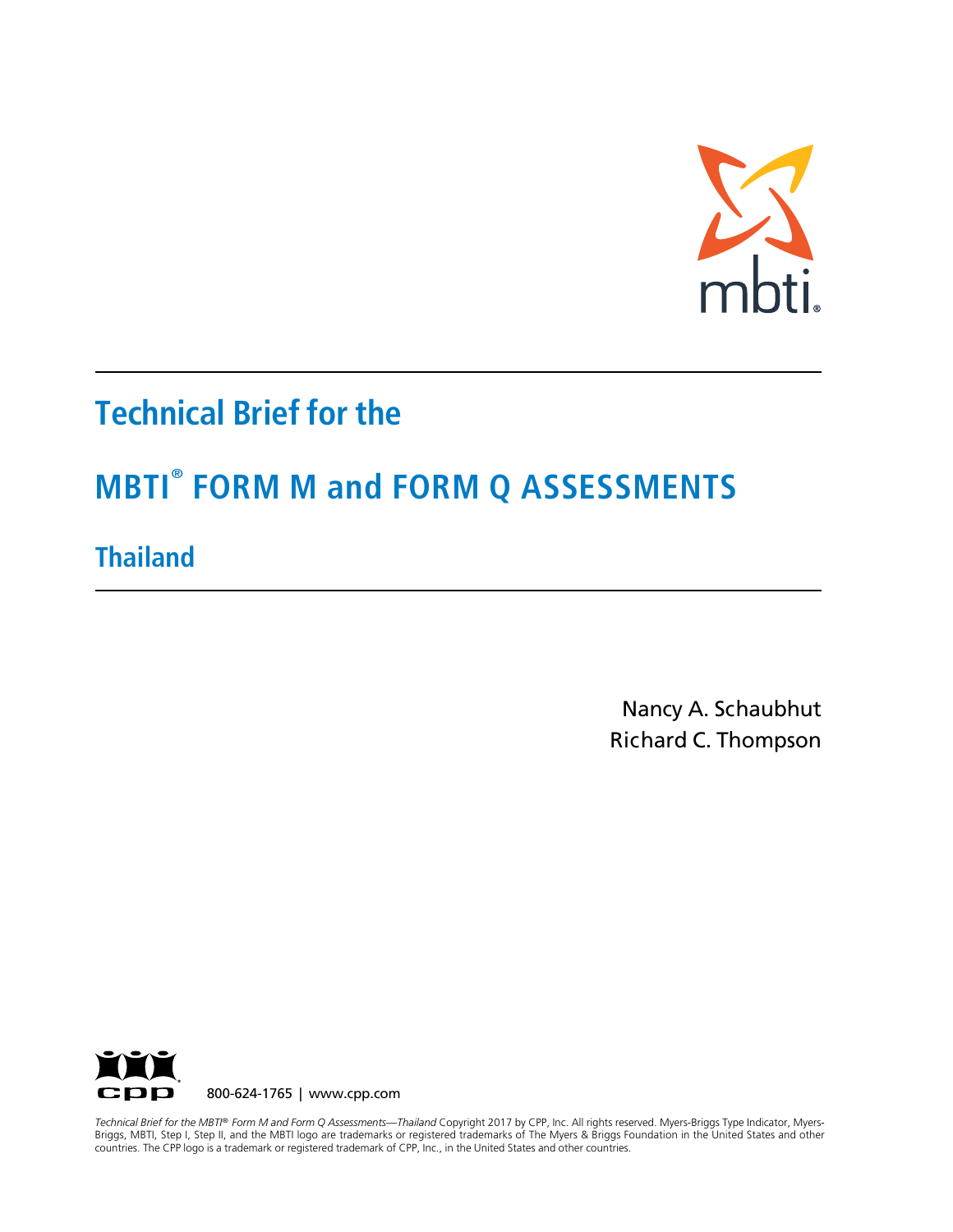## INTRODUCTION

The *Myers-Briggs Type Indicator®* (MBTI®) instrument is one of the most commonly used personality assessments in the world. Because administration of the instrument outside the United States is growing rapidly, new translations are continually being developed for use in specific regions. This technical brief summarizes the measurement properties of the MBTI Form M and Form Q assessments with a Thailand sample. To that end, it examines the reliability of the MBTI Form M and Form Q assessments, reports on type distribution in a sample of Thai participants, and provides comparisons with the US national representative sample (NRS) used in the *MBTI*® *Manual* (Myers, McCaulley, Quenk, & Hammer, 1998) to examine similarities and differences between the groups.

### THE MBTI® ASSESSMENT

The MBTI assessment uses a typology composed of four pairs of opposite preferences, called *preference pairs:*

- Extraversion (E) or Introversion (I)—how you direct and receive energy
- Sensing (S) or Intuition (N)—how you take in information
- Thinking (T) or Feeling (F)—how you decide and come to conclusions
- Judging (J) or Perceiving (P)—how you approach the outside world

The assessment combines an individual's four preferences—one from each preference pair, denoted by its letter—to yield one of the 16 possible personality types (e.g., ESTJ, INFP, etc.). Each type is equally valuable, and an individual inherently belongs to one of the 16 types. This model differentiates the MBTI assessment from most other personality instruments, which typically assess personality traits. Trait-based instruments measure how much of a certain characteristic an individual possesses. Unlike the MBTI assessment, those instruments usually consider one end of a trait to be more positive and the other to be more negative.

# THAI TRANSLATION

The Thai translation of the MBTI assessment used in this study was completed following CPP's standard

translation process, which is based on industrystandard methods for assessment translation (International Test Commission, 2005). The 230-item research version of the MBTI assessment was first translated into Thai using a double forward process by two independent subject matter experts—working with Potentia, the Thai distributor—who are literate in Thai and English. The translations were then sent to a professional linguist for review and integration into a single translation. The integrated translation was returned to the two translators and iteratively reconciled into a final translation.

### THAILAND SAMPLE

A sample composed of 2,337 Thai respondents who completed the research version of the MBTI assessment in Thai was obtained for this study. It is important to note that this is not a representative sample, but rather a sample of convenience. Therefore, no inferences may be drawn about the preferences or type distribution of the population of Thailand. The data reported in this technical brief should be used for psychometric information purposes only.

The Thailand sample includes 71% women and 29% men. Respondents' ages ranged from 19 to 62 years (mean = 33.0, *SD* = 9.6); 75% were employed full-time or part-time, 19% were students, 1% were retired, 3% were not working for income, and 2% responded "none of the above." A demographic summary of this sample is presented in Table 1.

Table 2 includes the number and percentage of respondents of each type in the sample. As shown, the most frequently occurring type for this sample is ISTJ (18.8%), followed by ESTJ (16.7%). The least common types are ENFP (1.3%) and ENTP (1.3%). Type distributions for women and men in the Thailand sample are presented in Tables 3 and 4.

Table 5 shows the number and percentage of respondents for each preference for the Thailand sample as a whole, and separately for each gender. Also included for reference are the number and percentage of respondents for each preference in the US national representative sample (NRS; Myers et al., 1998).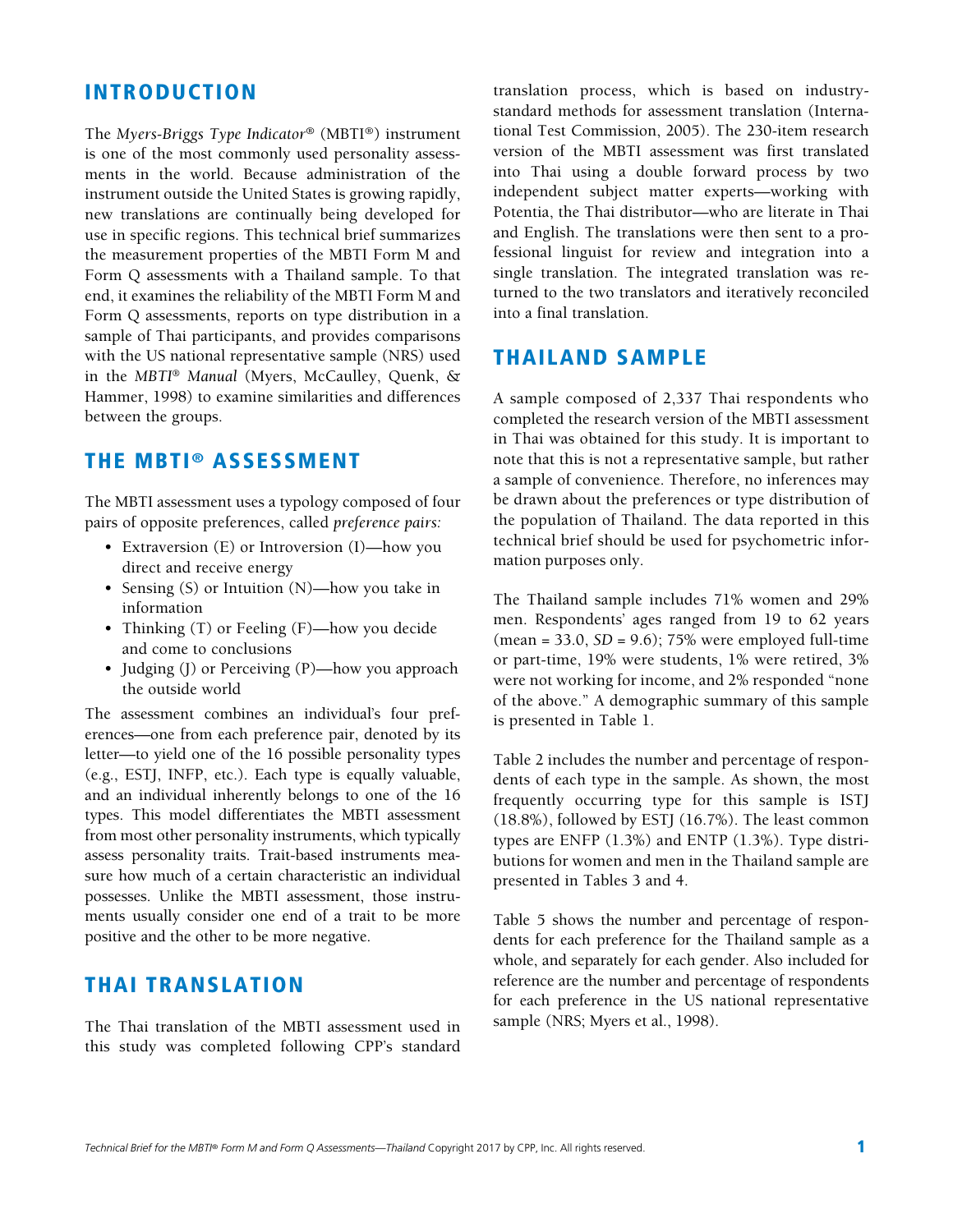#### **TABLE 4. PREDICTION RATIOS FOR THE AFRIKAANS SAMPLE TABLE 1. DEMOGRAPHIC SUMMARY OF THE THAILAND SAMPLE**

| Demographic                   | Sample % | Demographic                                       | Sample %      |
|-------------------------------|----------|---------------------------------------------------|---------------|
| <b>Age</b>                    |          | <b>General Line of Work</b>                       |               |
| Mean age: 33 yrs              |          | Education, training, and library                  | 16            |
| <b>Gender</b>                 |          | <b>Business and financial operations</b>          | 14            |
| Female                        | 71       | Personal care and personal service                | 9             |
| <b>Male</b>                   | 29       | Healthcare practitioner and technical             | 8             |
| <b>Employment Status</b>      |          | <b>Healthcare support</b>                         | 8             |
| <b>Working full-time</b>      | 67       | Office and administrative support                 | 8             |
| <b>Working part-time</b>      | 8        | Architecture and engineering                      | 6             |
| Not working for income        | 3        | Sales and related                                 | 6             |
| <b>Retired</b>                | 1        | <b>Computer and mathematical</b>                  | 3             |
| Enrolled as full-time student | 19       | Life, physical, and social sciences               | 3             |
| None of the above             | 2        | Arts, design, entertainment, sports, and<br>media | 2             |
| <b>Organizational Level</b>   |          | <b>Community and social services</b>              | $\mathcal{P}$ |
| <b>Entry level</b>            | 40       | Food preparation and food service                 | $\mathcal{P}$ |
| Nonsupervisory                | 7        | Building and grounds cleaning and                 |               |
| <b>Supervisory</b>            | 16       | maintenance                                       |               |
| Management                    | 5        | <b>Construction and extraction</b>                |               |
| <b>Executive</b>              | 2        | Farming, fishing, and forestry                    |               |
| Top executive                 | $\Omega$ | Legal                                             |               |
| No response                   | 31       | <b>Military</b>                                   |               |
|                               |          | No response                                       | 9             |

*Note: N* = 240. Due to rounding, percentages may not total 100%.

# RELIABILITY OF THE FORM M PREFERENCES

The internal consistency reliabilities (Cronbach's alphas) for the Thailand sample and the US NRS are reported in Table 6. The reliabilities of the four preference pairs are good for the Thailand sample, although somewhat lower than those reported in the *MBTI*® *Manual* (Myers et al., 1998).

# FACTOR ANALYSIS

Several studies have conducted confirmatory factor analyses of the MBTI assessment to assess the validity of its factors. They have indicated that a four-factor model, such as the one theorized and developed by Myers, is the most appropriate and offers the best fit (Harvey, Murry, & Stamoulis, 1995; Johnson & Saunders, 1990). A principal components exploratory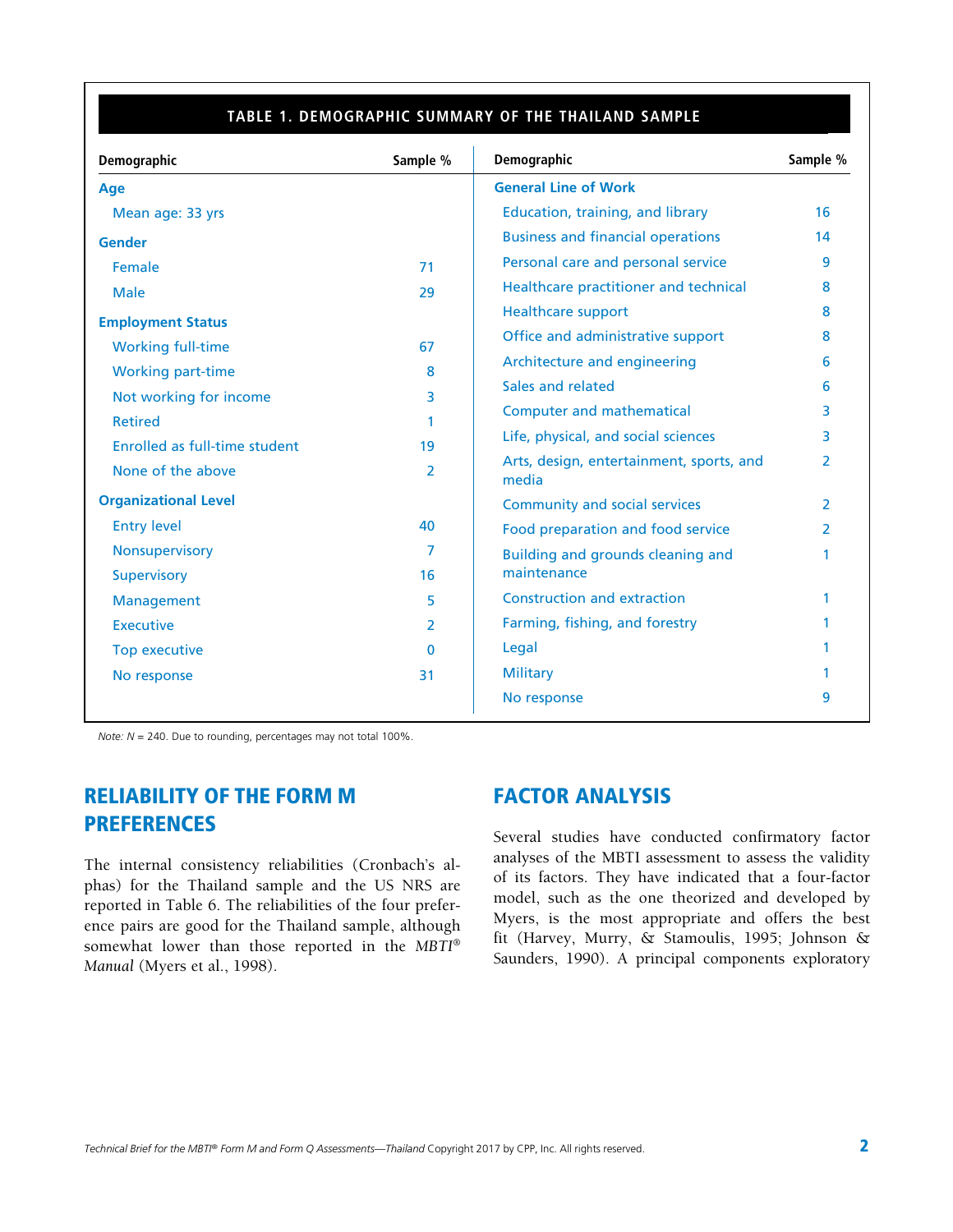# **TABLE 2. MBTI® TYPE DISTRIBUTION IN THE THAILAND SAMPLE**

|                                  | <b>SENSING</b>                  |                                | <b>INTUITION</b>               |            |                     |
|----------------------------------|---------------------------------|--------------------------------|--------------------------------|------------|---------------------|
| <b>Thinking</b>                  |                                 | Feeling                        | <b>Thinking</b>                |            |                     |
| <b>ISTJ</b><br>$n = 45$<br>18.8% | <b>ISFJ</b><br>$n = 23$<br>9.6% | <b>INFJ</b><br>$n=5$<br>2.1%   | <b>INTJ</b><br>$n = 4$<br>1.7% | Judging    |                     |
| <b>ISTP</b><br>$n = 20$<br>8.3%  | <b>ISFP</b><br>$n = 24$<br>10.0 | <b>INFP</b><br>$n=5$<br>2.1%   | <b>INTP</b><br>$n = 9$<br>3.8% |            | <b>INTROVERSION</b> |
| <b>ESTP</b><br>$n = 20$<br>8.3%  | <b>ESFP</b><br>$n = 8$<br>3.3%  | <b>ENFP</b><br>$n = 3$<br>1.3% | <b>ENTP</b><br>$n = 3$<br>1.3% | Perceiving |                     |
| <b>ESTJ</b><br>$n = 40$<br>16.7% | <b>ESFJ</b><br>$n = 18$<br>7.5% | <b>ENFJ</b><br>$n = 7$<br>2.9% | <b>ENTJ</b><br>$n = 6$<br>2.5% | Judging    | EXTRAVERSION        |

*Note: N* = 240.

|                                  | TABLE 3. MBTI® TYPE DISTRIBUTION IN THE THAILAND SAMPLE: WOMEN |                                |                                |                                |
|----------------------------------|----------------------------------------------------------------|--------------------------------|--------------------------------|--------------------------------|
|                                  | <b>SENSING</b>                                                 |                                | <b>INTUITION</b>               |                                |
| <b>Thinking</b>                  |                                                                | Feeling                        | <b>Thinking</b>                |                                |
| <b>ISTJ</b><br>$n = 31$<br>18.2% | <b>ISFJ</b><br>$n = 20$<br>11.8                                | <b>INFJ</b><br>$n = 3$<br>1.8% | <b>INTJ</b><br>$n = 0$<br>0.0% | Judging                        |
| <b>ISTP</b><br>$n = 14$<br>8.2%  | <b>ISFP</b><br>$n = 20$<br>11.8%                               | <b>INFP</b><br>$n = 3$<br>1.8% | <b>INTP</b><br>$n=5$<br>2.9%   | INTROVERSION                   |
| <b>ESTP</b><br>$n = 14$<br>8.2%  | <b>ESFP</b><br>$n = 7$<br>4.1%                                 | <b>ENFP</b><br>$n = 2$<br>1.2% | <b>ENTP</b><br>$n=1$<br>0.6%   | Perceiving                     |
| <b>ESTJ</b><br>$n = 27$<br>15.9% | <b>ESFJ</b><br>$n = 13$<br>7.6%                                | <b>ENFJ</b><br>$n = 6$<br>3.5% | <b>ENTJ</b><br>$n = 4$<br>2.4% | EXTRAVERSION<br><b>Judging</b> |

*Note: n* = 170.

*Technical Brief for the MBTI® Form M and Form Q Assessments—Thailand Copyright 2017 by CPP, Inc. All rights reserved. 3 3*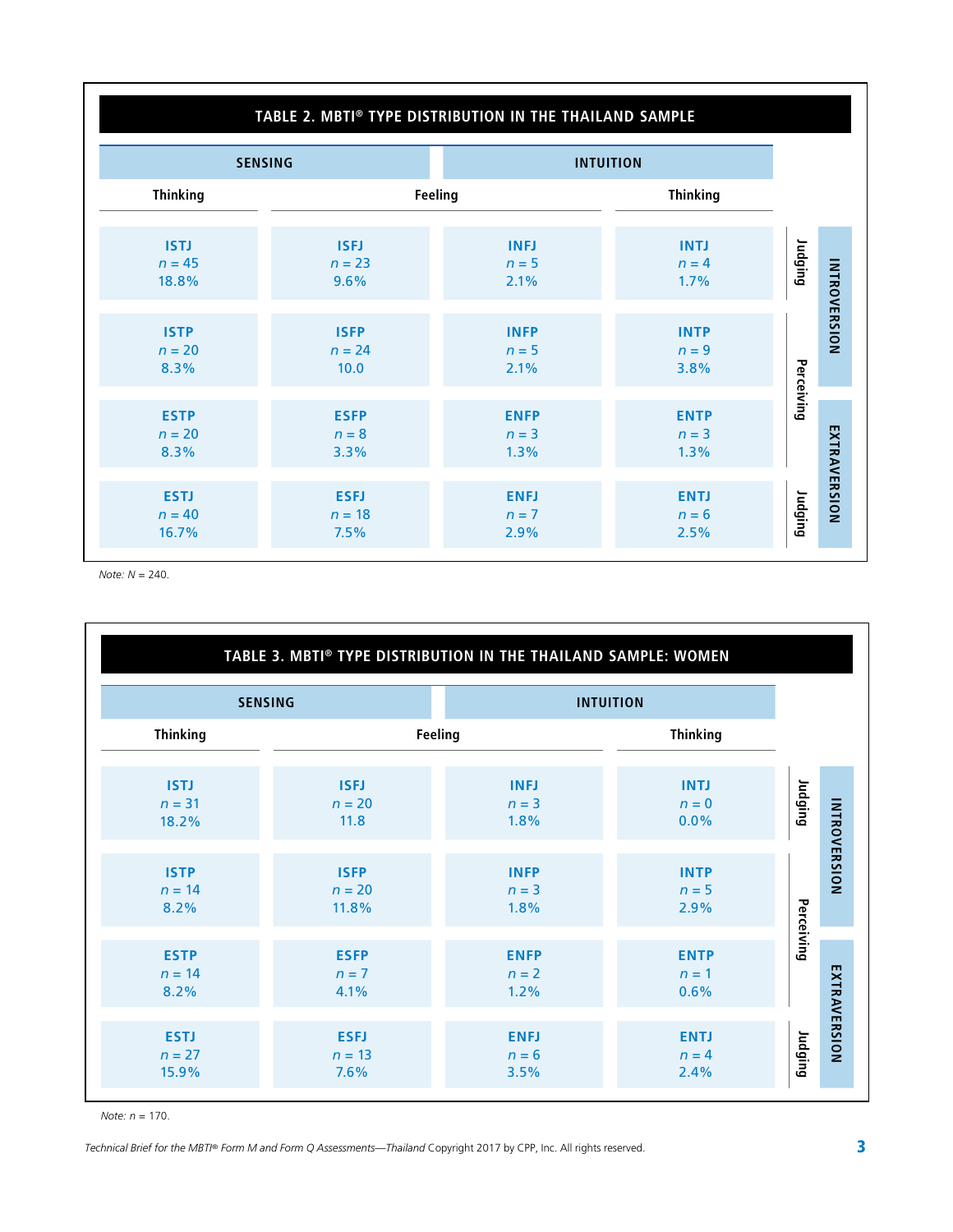## **TABLE 4. MBTI® TYPE DISTRIBUTION IN THE THAILAND SAMPLE: MEN**

| <b>SENSING</b>                   |                              |                                | <b>INTUITION</b>               |                         |
|----------------------------------|------------------------------|--------------------------------|--------------------------------|-------------------------|
| <b>Thinking</b>                  | Feeling                      |                                | <b>Thinking</b>                |                         |
| <b>ISTJ</b>                      | <b>ISFJ</b>                  | <b>INFJ</b>                    | <b>INTJ</b>                    | Judging                 |
| $n = 14$                         | $n = 3$                      | $n = 2$                        | $n = 4$                        |                         |
| 20.0%                            | 4.3%                         | 2.9%                           | 5.7%                           |                         |
| <b>ISTP</b>                      | <b>ISFP</b>                  | <b>INFP</b>                    | <b>INTP</b>                    | INTROVERSION            |
| $n = 6$                          | $n = 4$                      | $n = 2$                        | $n = 4$                        |                         |
| 8.6%                             | 5.7%                         | 2.9%                           | 5.7%                           |                         |
| <b>ESTP</b>                      | <b>ESFP</b>                  | <b>ENFP</b>                    | <b>ENTP</b>                    | Perceiving              |
| $n = 6$                          | $n=1$                        | $n = 1$                        | $n = 2$                        |                         |
| 8.6%                             | 1.4%                         | 1.4%                           | 2.9%                           |                         |
| <b>ESTJ</b><br>$n = 13$<br>18.6% | <b>ESFJ</b><br>$n=5$<br>7.1% | <b>ENFJ</b><br>$n = 1$<br>1.4% | <b>ENTJ</b><br>$n = 2$<br>2.9% | EXTRAVERSION<br>Judging |

*Note: n* = 70.

|                   | <b>Thailand Sample</b><br>$(N = 240)$ |      | <b>US NRS</b><br>$(N = 3,009)$ |      |             | <b>Thailand Sample:</b><br>Women $(n = 170)$ |             | <b>Thailand Sample:</b><br>Men $(n = 70)$ |  |
|-------------------|---------------------------------------|------|--------------------------------|------|-------------|----------------------------------------------|-------------|-------------------------------------------|--|
| <b>Preference</b> | $\mathbf n$                           | %    | $\mathbf n$                    | %    | $\mathbf n$ | %                                            | $\mathbf n$ | %                                         |  |
| Extraversion (E)  | 105                                   | 43.8 | 1,483                          | 49.3 | 74          | 43.5                                         | 31          | 44.3                                      |  |
| Introversion (I)  | 135                                   | 56.3 | 1,526                          | 50.7 | 96          | 56.5                                         | 39          | 55.7                                      |  |
| Sensing (S)       | 198                                   | 82.5 | 2,206                          | 73.3 | 146         | 85.9                                         | 52          | 74.3                                      |  |
| Intuition (N)     | 42                                    | 17.5 | 803                            | 26.7 | 24          | 14.1                                         | 18          | 25.7                                      |  |
| Thinking (T)      | 147                                   | 61.3 | 1,210                          | 40.2 | 96          | 56.5                                         | 51          | 72.9                                      |  |
| Feeling (F)       | 93                                    | 38.8 | 1.799                          | 59.8 | 74          | 43.5                                         | 19          | 27.1                                      |  |
| Judging (J)       | 148                                   | 61.7 | 1,629                          | 54.1 | 104         | 61.2                                         | 44          | 62.9                                      |  |
| Perceiving (P)    | 92                                    | 38.3 | 1,380                          | 45.9 | 66          | 38.8                                         | 26          | 37.1                                      |  |

*Note:* Source for the US NRS is the *MBTI® Manual* (Myers et al., 1998).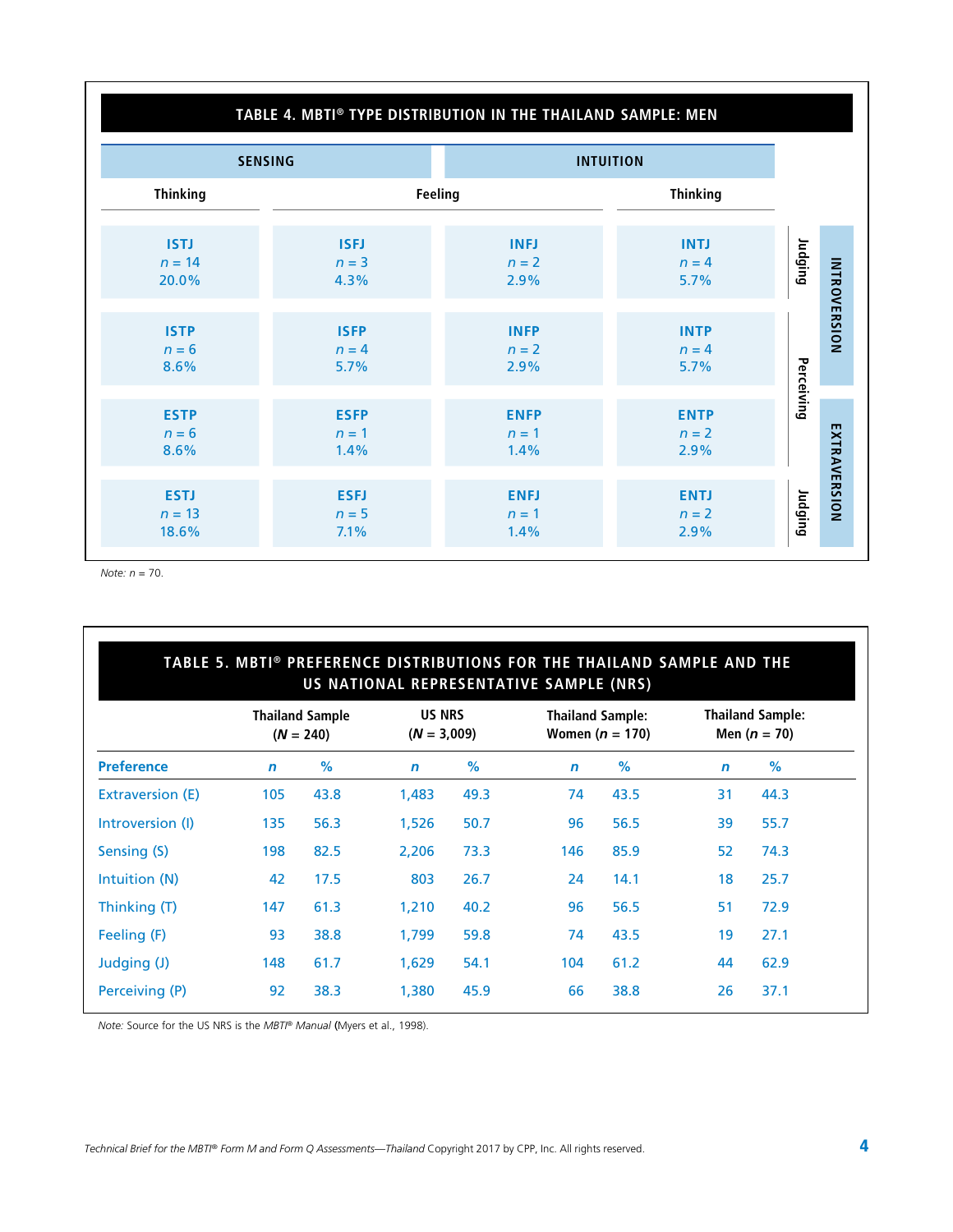factor analysis with varimax rotation was conducted using the item responses from the Thailand sample. The results are presented in Table 7. The shaded cells indicate that factor 1 is S–N, factor 2 is T–F, factor 3 is E–I, and factor 4 is J–P. The four-factor structure produced by this analysis shows that the Thailand MBTI Form M items are measuring their intended constructs, the four preference pairs. However, several of the items do not show a strong relationship with the S–N factor. Historically, the S–N scale has been somewhat challenging to measure, and it is possible that the translation into Thai made that even more challenging. As a result, caution should be exercised when interpreting the data.

#### **TABLE 6. MBTI® PREFERENCE PAIR INTERNAL CONSISTENCY RELIABILITIES FOR THE THAILAND SAMPLE AND THE US NRS**

|                           | Cronbach's Alpha          |               |  |  |
|---------------------------|---------------------------|---------------|--|--|
| <b>Preference Pair</b>    | <b>Thailand</b><br>Sample | <b>US NRS</b> |  |  |
| Extraversion-Introversion | .83                       | .91           |  |  |
| Sensing-Intuition         | .65                       | -92           |  |  |
| Thinking-Feeling          | .81                       | .91           |  |  |
| Judging-Perceiving        | .85                       | .92           |  |  |

*Note:* Thailand sample *N* = 240; US NRS *N* = 3,009. Source for the US NRS is the *MBTI® Manual* (Myers et al., 1998).

| TABLE 7. FACTOR ANALYSIS ROTATED COMPONENT MATRIX<br>FOR THE THAILAND SAMPLE |                     |                     |                     |                     |                 |                     |                            |                     |                     |  |
|------------------------------------------------------------------------------|---------------------|---------------------|---------------------|---------------------|-----------------|---------------------|----------------------------|---------------------|---------------------|--|
| Item<br>Code                                                                 | Factor 1<br>$(S-N)$ | Factor 2<br>$(T-F)$ | Factor 3<br>$(E-I)$ | Factor 4<br>$(J-P)$ | Item<br>Code    | Factor 1<br>$(S-N)$ | <b>Factor 2</b><br>$(T-F)$ | Factor 3<br>$(E-I)$ | Factor 4<br>$(J-P)$ |  |
| E11                                                                          | .05                 | .05                 | .64                 | .05                 | SN <sub>1</sub> | .00                 | $-.06$                     | .03                 | .35                 |  |
| E12                                                                          | $-.13$              | $-.05$              | .54                 | .17                 | SN <sub>2</sub> | .39                 | $-.01$                     | .02                 | .11                 |  |
| E <sub>13</sub>                                                              | $-.09$              | .06                 | .31                 | .16                 | SN <sub>3</sub> | .02                 | $-.03$                     | .02                 | .27                 |  |
| E <sub>14</sub>                                                              | .14                 | .11                 | .35                 | $-.13$              | SN <sub>4</sub> | .27                 | $-.21$                     | $-.06$              | $-.08$              |  |
| E <sub>15</sub>                                                              | .11                 | .09                 | .53                 | $-.17$              | SN <sub>5</sub> | .32                 | $-.18$                     | $-.16$              | $-.05$              |  |
| E <sub>16</sub>                                                              | $-.25$              | .21                 | .51                 | .10                 | SN <sub>6</sub> | .28                 | .12                        | $-.01$              | $-.22$              |  |
| EI7                                                                          | $-.39$              | .12                 | .31                 | $-.09$              | SN <sub>7</sub> | $-.12$              | .08                        | $-.05$              | .12                 |  |
| EI8                                                                          | .02                 | .07                 | .56                 | $-.26$              | SN <sub>8</sub> | .40                 | $-.08$                     | $-.12$              | $-.06$              |  |
| E <sub>19</sub>                                                              | $-.06$              | $-.07$              | .29                 | .12                 | SN <sub>9</sub> | $-.11$              | .24                        | $-.11$              | .13                 |  |
| <b>EI10</b>                                                                  | .21                 | $-.13$              | .43                 | $-.11$              | <b>SN10</b>     | $-.46$              | .22                        | $-.01$              | .04                 |  |
| E111                                                                         | .13                 | $-.07$              | .45                 | $-.01$              | <b>SN11</b>     | $-.01$              | $-.17$                     | $-.01$              | .37                 |  |
| <b>EI12</b>                                                                  | $-.05$              | $-.03$              | .47                 | $-.23$              | <b>SN12</b>     | .50                 | $-.27$                     | $-.01$              | $-.04$              |  |
| <b>EI13</b>                                                                  | $-.03$              | .13                 | .47                 | .17                 | <b>SN13</b>     | .39                 | $-.01$                     | $-.02$              | .03                 |  |
| <b>EI14</b>                                                                  | .08                 | $-.17$              | .46                 | $-.06$              | <b>SN14</b>     | .29                 | .14                        | $-.05$              | .01                 |  |
| <b>EI15</b>                                                                  | $-.12$              | .06                 | .49                 | .23                 | <b>SN15</b>     | $-.12$              | .18                        | $-.08$              | .11                 |  |
| <b>EI16</b>                                                                  | .09                 | $-.05$              | .50                 | $-.02$              | <b>SN16</b>     | $-.03$              | .45                        | .09                 | .10                 |  |
| <b>EI17</b>                                                                  | $-.03$              | $-.07$              | .66                 | .09                 | <b>SN17</b>     | $-.27$              | .23                        | .02                 | .07                 |  |
| <b>EI18</b>                                                                  | .07                 | .06                 | .43                 | .25                 | <b>SN18</b>     | .01                 | .06                        | $-.03$              | .33                 |  |
| <b>EI19</b>                                                                  | $-.28$              | .12                 | .50                 | .03                 | <b>SN19</b>     | $-.16$              | .28                        | $-.06$              | .07                 |  |
| <b>EI20</b>                                                                  | .23                 | $-.06$              | .37                 | $-.16$              | <b>SN20</b>     | .42                 | .15                        | $-.06$              | .01                 |  |
| <b>EI21</b>                                                                  | .09                 | $-.05$              | .58                 | $-.03$              | <b>SN21</b>     | .42                 | $-.17$                     | .15                 | .02                 |  |

*(cont'd)*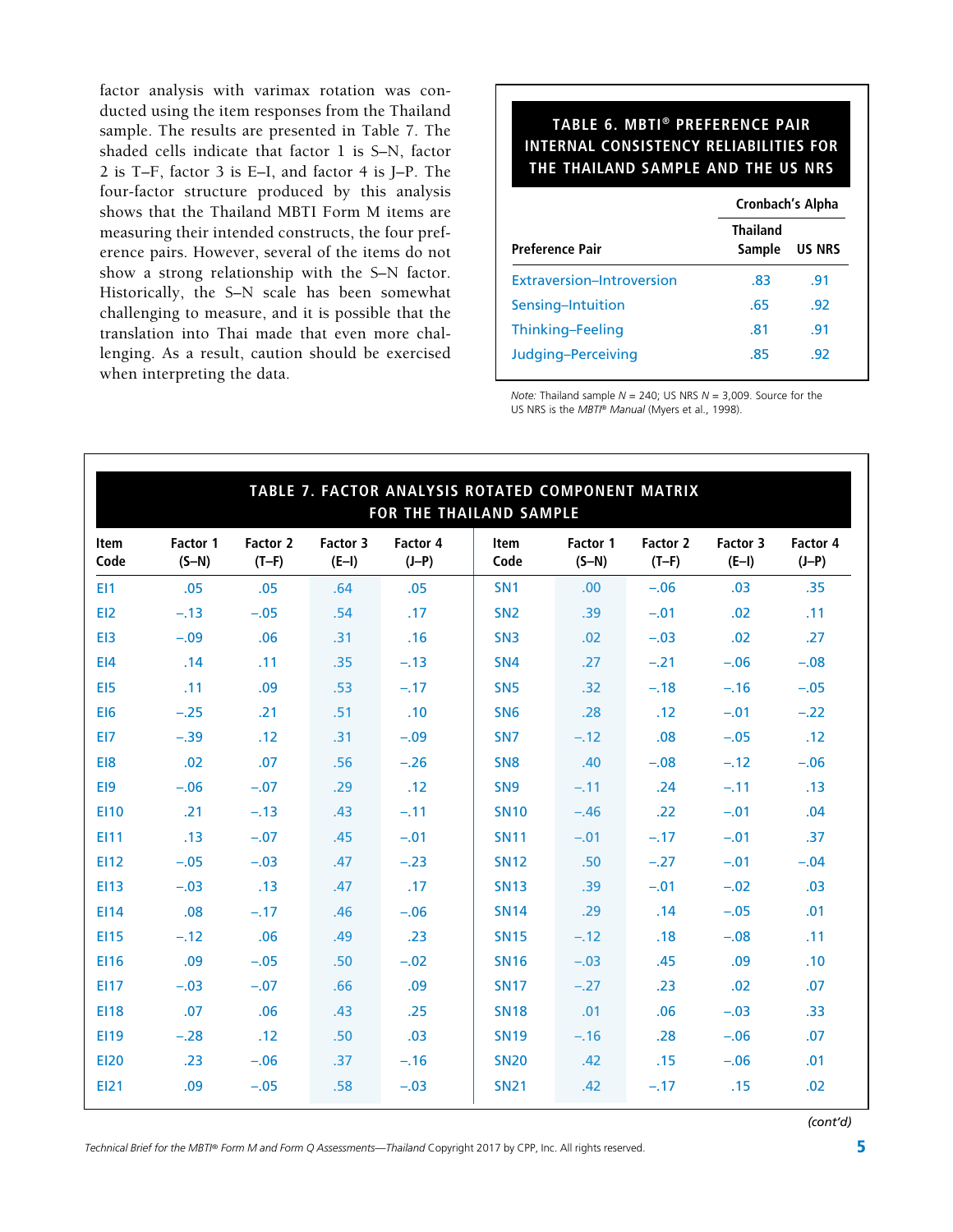|                 | TABLE 7. FACTOR ANALYSIS ROTATED COMPONENT MATRIX<br>FOR THE THAILAND SAMPLE (CONT'D) |                     |                     |                     |                 |                     |                     |                     |                     |  |
|-----------------|---------------------------------------------------------------------------------------|---------------------|---------------------|---------------------|-----------------|---------------------|---------------------|---------------------|---------------------|--|
| Item<br>Code    | Factor 1<br>$(S-N)$                                                                   | Factor 2<br>$(T-F)$ | Factor 3<br>$(E-I)$ | Factor 4<br>$(J-P)$ | Item<br>Code    | Factor 1<br>$(S-N)$ | Factor 2<br>$(T-F)$ | Factor 3<br>$(E-I)$ | Factor 4<br>$(J-P)$ |  |
| <b>SN22</b>     | .13                                                                                   | $-.03$              | .09                 | .06                 | <b>TF22</b>     | $-.07$              | .44                 | $-.02$              | .02                 |  |
| <b>SN23</b>     | .07                                                                                   | .03                 | $-.23$              | $-.05$              | <b>TF23</b>     | $-.12$              | .55                 | $-.08$              | $-.03$              |  |
| <b>SN24</b>     | $-.03$                                                                                | .17                 | $-.02$              | .18                 | <b>TF24</b>     | .26                 | .03                 | $-.01$              | $-.08$              |  |
| <b>SN25</b>     | .17                                                                                   | .04                 | $-.10$              | .00                 | JP1             | .21                 | .14                 | .02                 | .48                 |  |
| <b>SN26</b>     | $-.38$                                                                                | .01                 | $-.14$              | .08                 | JP <sub>2</sub> | .29                 | .08                 | .06                 | .55                 |  |
| TF1             | .37                                                                                   | .09                 | .10                 | .17                 | JP3             | .52                 | $-.07$              | .02                 | .38                 |  |
| TF <sub>2</sub> | .39                                                                                   | .30                 | .06                 | .09                 | JP4             | .01                 | .13                 | .10                 | .56                 |  |
| TF3             | .51                                                                                   | .35                 | .07                 | .07                 | JP5             | .03                 | .14                 | .15                 | .37                 |  |
| TF4             | .23                                                                                   | .36                 | .14                 | $-.32$              | JP <sub>6</sub> | .39                 | $-.16$              | .04                 | .11                 |  |
| TF <sub>5</sub> | .09                                                                                   | .42                 | .03                 | .30                 | JP7             | .10                 | .14                 | .02                 | .56                 |  |
| TF <sub>6</sub> | $-.09$                                                                                | .29                 | $-.06$              | .01                 | JP8             | .42                 | $-.03$              | $-.05$              | .24                 |  |
| TF7             | .05                                                                                   | .58                 | .01                 | $-.11$              | JP9             | .14                 | .20                 | .01                 | .57                 |  |
| TF8             | .35                                                                                   | .32                 | $-.12$              | $-.16$              | <b>JP10</b>     | .22                 | .32                 | $-.01$              | .49                 |  |
| TF9             | .23                                                                                   | .32                 | .03                 | $-.22$              | <b>JP11</b>     | .04                 | .50                 | .01                 | .25                 |  |
| <b>TF10</b>     | $-.02$                                                                                | .43                 | $-.24$              | .13                 | <b>JP12</b>     | .16                 | $-.07$              | $-.05$              | $-.18$              |  |
| <b>TF11</b>     | $-.17$                                                                                | .18                 | .17                 | .05                 | JP13            | .51                 | .13                 | .00                 | .24                 |  |
| <b>TF12</b>     | .02                                                                                   | .61                 | .03                 | $-.13$              | <b>JP14</b>     | .13                 | .41                 | .10                 | .46                 |  |
| <b>TF13</b>     | .20                                                                                   | .26                 | .23                 | .32                 | <b>JP15</b>     | .16                 | .00                 | .04                 | .59                 |  |
| <b>TF14</b>     | .25                                                                                   | .46                 | .05                 | $-.18$              | <b>JP16</b>     | .53                 | $-.04$              | .05                 | .22                 |  |
| <b>TF15</b>     | .47                                                                                   | .43                 | $-.06$              | $-.13$              | <b>JP17</b>     | .47                 | .07                 | .11                 | .26                 |  |
| <b>TF16</b>     | $-.10$                                                                                | .55                 | .06                 | .08                 | <b>JP18</b>     | .53                 | .21                 | .07                 | .29                 |  |
| <b>TF17</b>     | .15                                                                                   | .56                 | .07                 | .20                 | <b>JP19</b>     | .15                 | $-.06$              | $-.13$              | .41                 |  |
| <b>TF18</b>     | $-.13$                                                                                | .48                 | .05                 | .02                 | <b>JP20</b>     | .50                 | $-.15$              | .05                 | .28                 |  |
| <b>TF19</b>     | .11                                                                                   | .47                 | .03                 | .14                 | <b>JP21</b>     | .52                 | $-.04$              | .03                 | .30                 |  |
| <b>TF20</b>     | .28                                                                                   | .41                 | .07                 | $-.37$              | <b>JP22</b>     | .44                 | .20                 | .17                 | .28                 |  |
| <b>TF21</b>     | .32                                                                                   | .38                 | .05                 | $-.38$              |                 |                     |                     |                     |                     |  |

*Note: N* = 240.

# RELIABILITY OF THE FORM Q **FACETS**

The MBTI Form Q assessment includes the 93 items that make up the MBTI Form M assessment (measuring the four preference pairs, E–I, S–N, T–F, and J–P) plus another 51 items that are used only to measure the

Form Q facets. For each of the four preference pairs there are five facets (see Table 8), yielding a total of 20 facets. These facets help describe some of the ways in which each preference can be different for each individual to create a richer and more detailed description of an individual's behavior. The remaining analyses focus on the evaluation of the Form Q facets.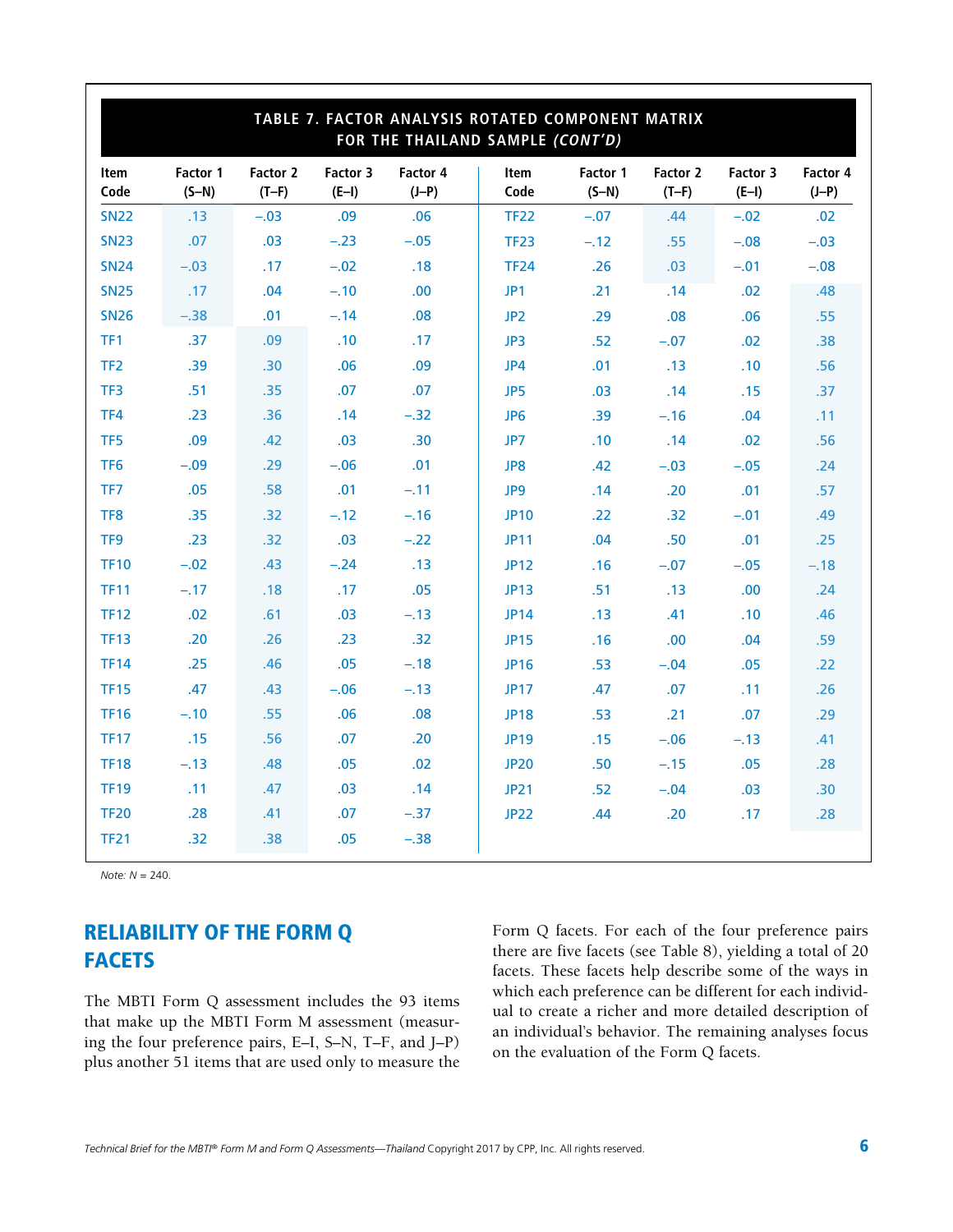#### **TABLE 8. MBTI® FORM Q FACET INTERNAL CONSISTENCY RELIABILITIES FOR THE THAILAND SAMPLE AND THE US NRS**

 $\overline{\phantom{a}}$ 

| <b>Cronbach's Alpha</b>          |               |  |  |
|----------------------------------|---------------|--|--|
| <b>Thailand</b><br><b>Sample</b> | <b>US NRS</b> |  |  |
|                                  |               |  |  |
| .68                              | .85           |  |  |
| .56                              | .79           |  |  |
| .41                              | .60           |  |  |
| .60                              | .59           |  |  |
| .55                              | .72           |  |  |
|                                  |               |  |  |
| .31                              | .81           |  |  |
| .49                              | .79           |  |  |
| .30                              | .67           |  |  |
| .26                              | .83           |  |  |
| .49                              | .76           |  |  |
|                                  |               |  |  |
| .61                              | .80           |  |  |
| .58                              | .77           |  |  |
| .36                              | .57           |  |  |
| .15                              | .60           |  |  |
| .73                              | .81           |  |  |
|                                  |               |  |  |
| .61                              | .74           |  |  |
| .68                              | .82           |  |  |
| .62                              | .70           |  |  |
| .64                              | .82           |  |  |
| .46                              | .71           |  |  |
|                                  |               |  |  |

*Note:* Thailand sample *N* = 240; US NRS *N* = 3,009. Source for the US NRS is the *MBTI® Manual* (Myers et al., 1998).

Internal consistency reliabilities for each facet are reported in Table 8 for the Thailand sample and the US NRS. The Thailand sample alphas range from .15 (Critical–Accepting) to .73 (Tough–Tender), and, as the table shows, the reliability estimates for many of the Form Q measures in the Thailand sample are significantly lower than those in the US NRS. The low reliability estimates are a cause for concern, and caution should be used when interpreting the facet results of the Form Q assessment in Thai. At present, it is not clear whether the challenge is cultural difference, a translation issue, or a matter of participants not taking the assessment seriously. Note that the MBTI Form Q (or, for Europe, Step  $II^M$ ) assessment usually works well across a diverse set of international samples and translations, though typically with slightly lower estimates of reliability compared to those in the US NRS (Quenk, Hammer, & Majors, 2004; Schaubhut, 2008; Schaubhut & Thompson, 2010a, 2010b, 2011a, 2011b, 2012, 2013, 2016a, 2016b, 2017a, 2017b, 2017c, 2017d). Reliabilities for nine other translations can be found in the *MBTI*® *Step II*™ *Manual,* European edition (Quenk et al., 2004).

### **CONCLUSION**

The analyses reported here with an initial Thailand sample demonstrate that the translation and overall measurement properties of the assessment are generally adequate. The Form M assessment performs better than the Form Q assessment and can be used with minimal caution with respondents who reside in Thailand and read Thai. Form Q, however, should be used with caution, and careful attention should be paid to facet results to ensure that they seem accurate for the respondent during interpretation. Over time, as use of the MBTI assessment in Thailand continues to grow, larger and more diverse samples will become available, and the measurement properties of MBTI Forms M and Q in Thai will continue to be evaluated.